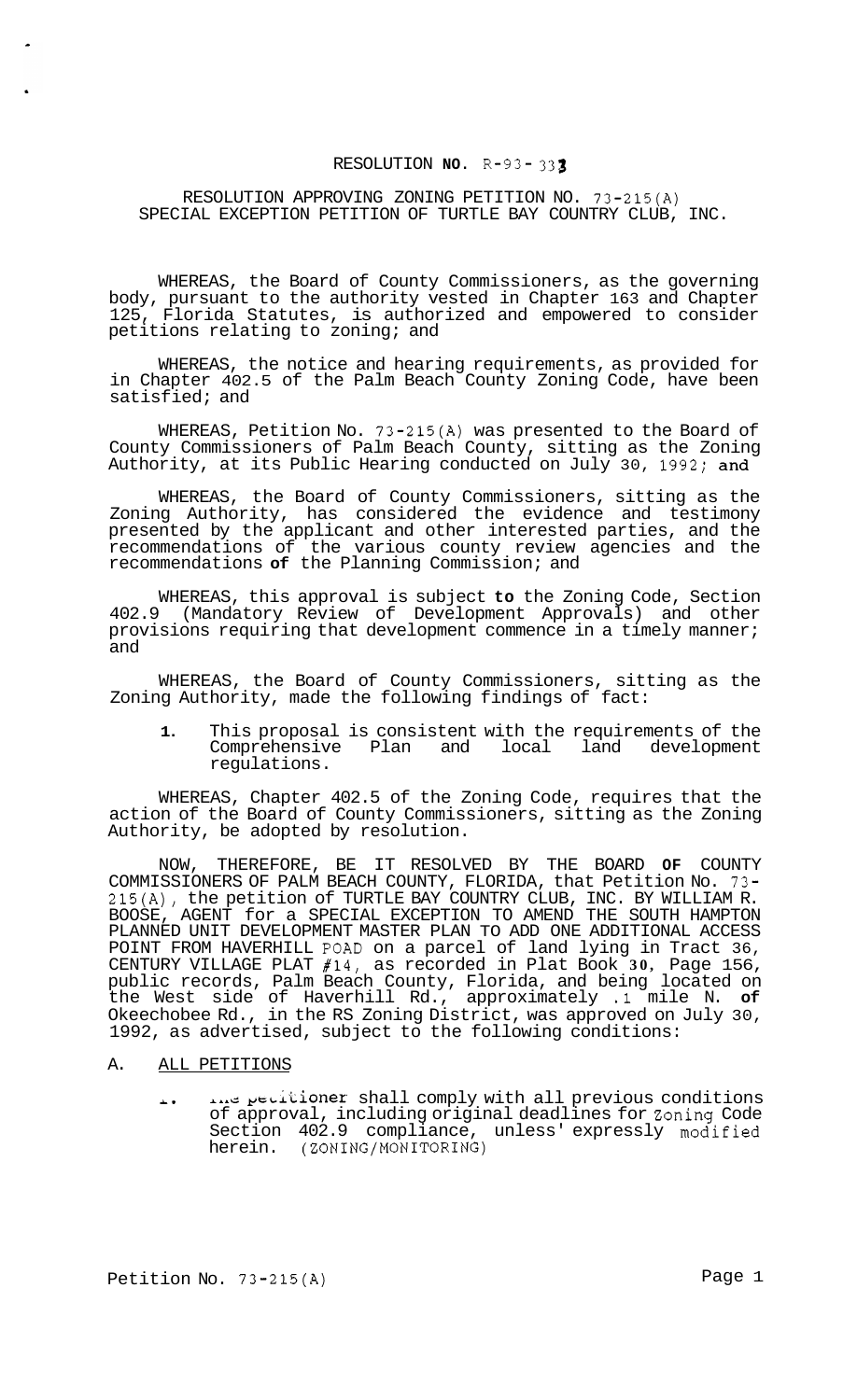- 2. The petitioner shall receive certification of the master plan and the golf course site plan approved by the Board of County Commissioners for the subject property, as amended as required by the conditions of approval, by the Site Plan Review Committee on or before October 31, **1992.**  (MONITORING)
- B. BUILDING AND SITE DESIGN FOR GOLF COURSE
	- **1.** Total gross floor area for the golf course parcel shall be limited to a maximum of **10,045** square feet. (ZONING-Building)
	- 2. All proposed air conditioning and mechanical equipment for the golf course parcel shall be screened from view on all sides by a visually opaque barrier consistent with the color and character of the principle structure or equivalent landscape material. (BUILDING)
	- 3. No vehicular access shall be provided between the parking lot intended for public use and the parking lot intended for the use of residents and members. (ZONING/BUILDING)

# **C.** ENVIRONMENTAL RESOURCES MANAGEMENT

- **1.** The Petitioner shall submit an Affidavit **of** Notification to the Dept. of Environmental Resources management prior to Site Plan certification. (ERM)
- 2. Plans for any underground storage tanks must **be** approved by the Department of Environmental Resources Management prior to installation. The petitioner shall perform all necessary preventative measures to reduce the chances of contamination of the groundwater. Double walled tanks and piping with corrosion protection or their equivalent shall be a part of those measures. (BUILDING/ERM)
- 3. Secondary containment for stored Regulated Substances- fuels, oils, solvents, or other hazardous chemicals is required. Department of Environmental Resources Management staff are willing to provide guidance on appropriate protective measures. (BUILDING/ERM)

# D. HEALTH

**1.** Water service and sewer service are available to the property. therefore, no potable well and/or on site sewage disposal system shall be permitted on the site. (HEALTH-Building)

# E. ENGINEERING

**1.** The Developer shall provide discharge control and treatment for the stormwater runoff in accordance with all applicable agency requirements in effect at the time of the permit application for any areas to be modified. However, **at** a **LLcr,liluclm,** this development shall retain onsite the stormwater runoff generated by a three (3) year-one **(1)** hour storm with a total rainfall of 3 inches as required by the Permit Section, Land Development Division. In the event that the subject site abuts a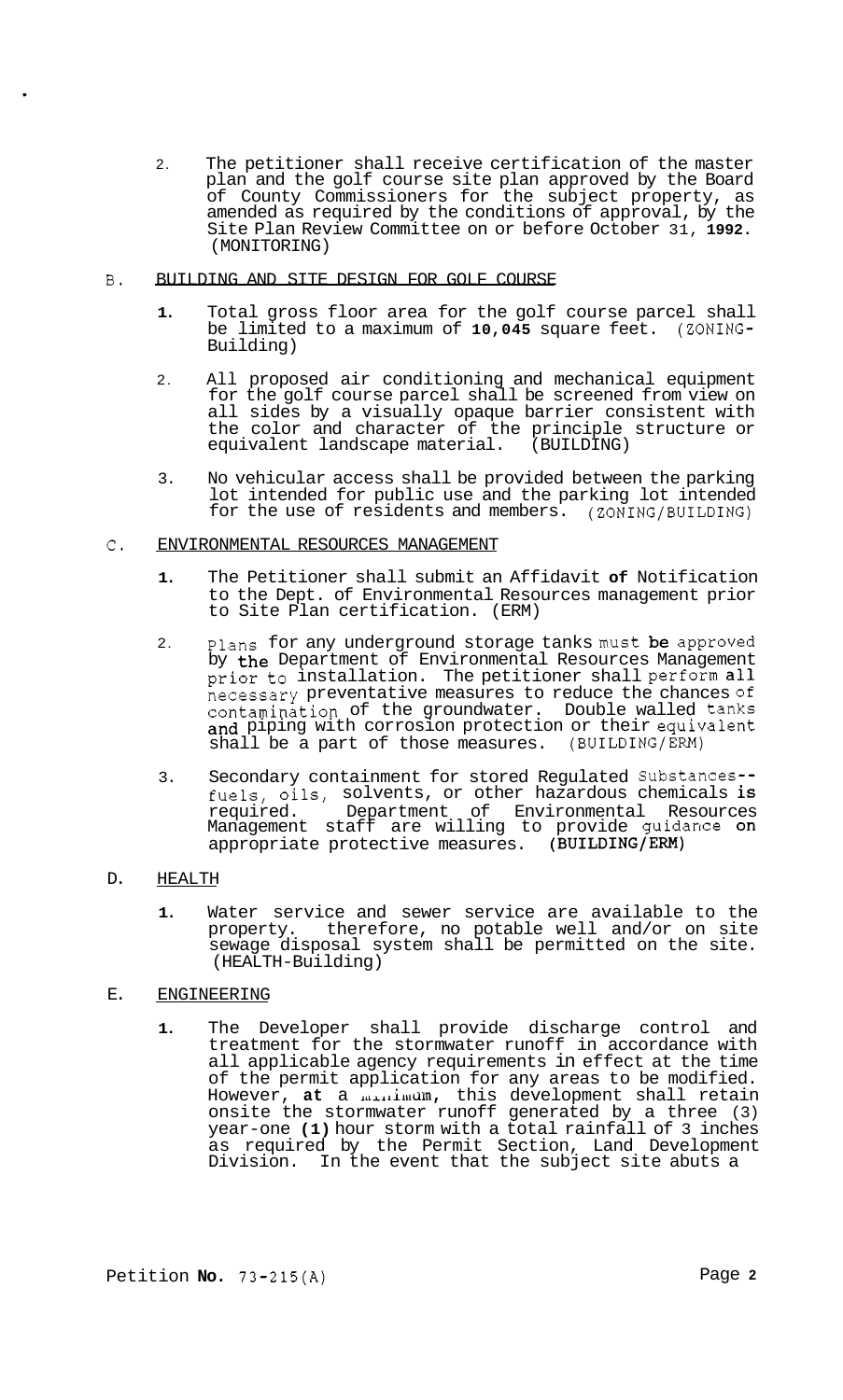Department of Transportation maintained roadway, concurrent approval from the Florida Department of<br>Transportation will also be required. The drainage Transportation will also be required. system shall be maintained in an acceptable condition as approved by the County Engineer. In the event that the drainage system is not adequately maintained as determined by the County Engineer, this matter will be referred to the Code Enforcement Board for enforcement. (ENGINEERING)

- **2.**  Prior to January **15, 1993,** or prior to the issuance of the first Building Permit, whichever shall first occur, the property owner shall convey to Palm Beach County Land Development Division by road right-of-way warranty deed for Haverhill Road, fifty-five (55) feet from centerline free of all encumbrances and encroachments. Property owner shall provide Palm Beach County with sufficient documentation acceptable to the Right-of-way Acquisition Section to ensure that the property is free of all encumbrances and encroachments. Right-of-way conveyances shall also include "Safe Sight Corners" where appropriate at intersections as determined by the County Engineer. **(MONITORING/BUILDING-Engineering)**
- **3.**  The Property owner shall re-stripe the existing two way left turn lane on Haverhill Road at the projects proposed entrance/exit to accommodate a separate left turn lane, south approach. This restriping shall include an asphalt overlay as required by the County Engineer. This requirement may be met by an alternate method if approved by the County Engineer. Safe sight distances for both pedestrians and vehicles shall be maintained at this entrance. Permits required by Palm Beach County for this re-striping shall be obtained prior to the issuance of<br>the first Building Permit. Construction shall be the first Building Permit. concurrent with onsite paving and drainage improvements. Construction shall be completed prior to the issuance of<br>the first Certificate of Occupancy. (BUILDING = the first Certificate of Occupancy. Engineering)
- **4.** Construction of the entrance road shall include a minimum **5** foot wide median to permit pedestrian crossings. Appropriate pavement markings and signing shall be shown on the Site Plan (ZONING)
- 5. Petitioner shall contribute toward the cost of the signalization of the intersection of Haverhill Road and the project's driveway upon adoption of a resolution in accordance with PPM-ETO-100 (TrafficSignal Installation/ Warrant). This cost shall be shared with the Holiday Plaza development on a pro rata basis. (ENGINEERING)

### F. IRRIGATION QUALITY WATER

**1.** The petitioner shall connect to an irrigation quality water system subject to permitting and/or requirements of the Florida Department of Environmental Regulation and/or the South Florida Water Management District. The cost for connection shall be borne by the property owner. (UTILITIES)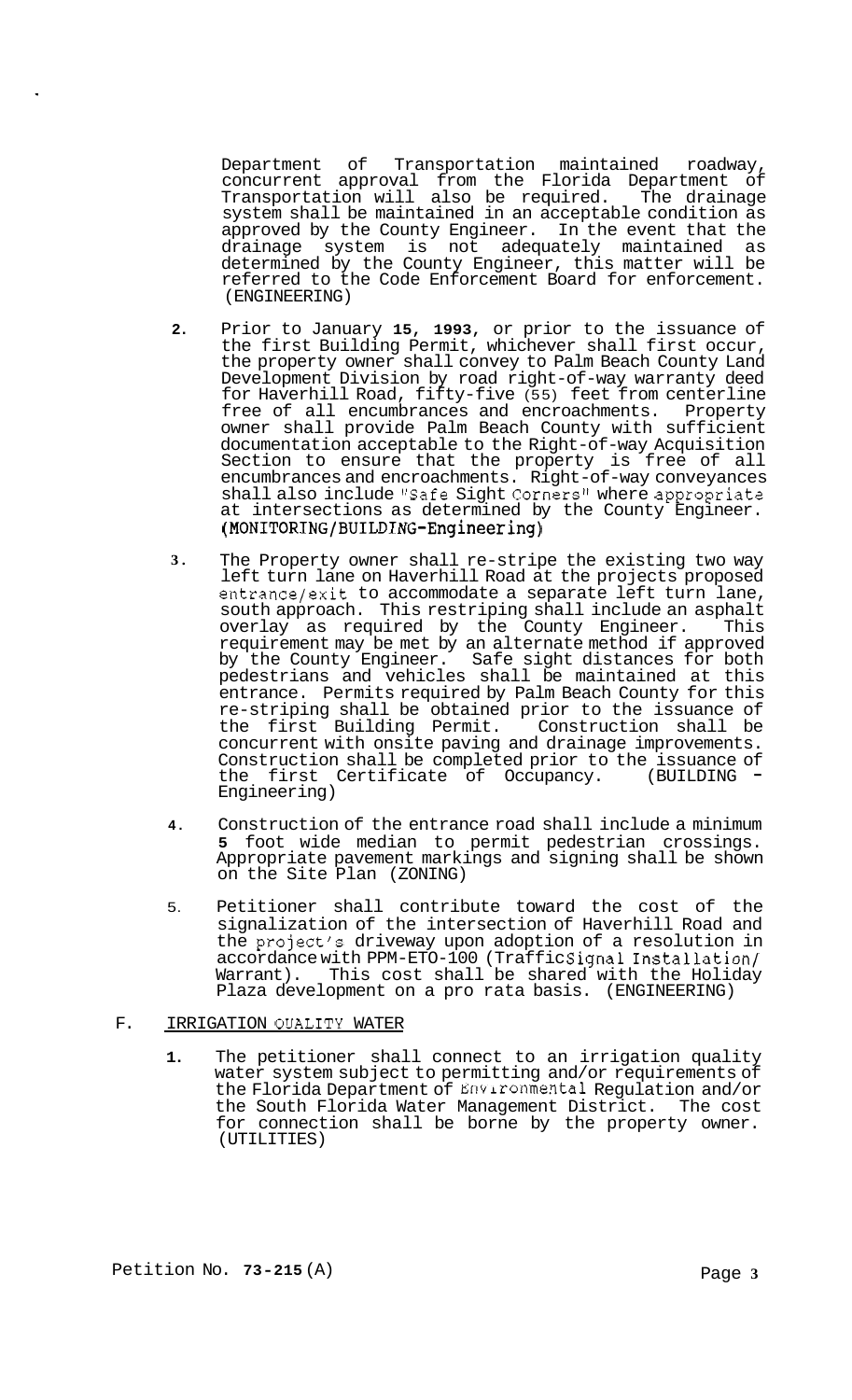### G. LANDSCAPING - GENERAL - GOLF COURSE ONLY

- **1.** Prior to site plan certification, the petitioner shall include landscape tabular data on the golf course site plan to reflect conformance with Section **500.35** of the Zoning Code and all landscape/vegetation eradication<br>conditions of approval. (ZONING) conditions of approval.
- **2.** All trees required to be planted on site shall be in accordance with; the phasing plan established as part **of**  condition L.l. and shall meet the following minimum standards at installation:
	- a. Tree height: fourteen **(14)** feet
	- b. Trunk diameter: **3.5** inches measured **4.5** feet above grade.
	- c. Canopy diameter: seven (7) feet. Diameter shall be determined by the average canopy radius at **3** points measured from the trunk to the outermost branch tip. Each radius shall measure at least **3.5** feet in length. (ZONING)

#### H. LANDSCAPING - INTERIOR

- **1.** Prior to site plan certification, the golf course site plan shall be amended to indicate the following:
	- a. One landscape island for every twelve **(12)** parking spaces.
	- b. One **(1)** native canopy tree planted every twenty **(20)** feet on center around the perimeter of all parking area.
	- c. Thirty **(30)** inch high shrub **or** hedge material spaced twenty-four **(24)** inches on center at installation around the perimeter of all parking areas, to be maintained at a minimum height of thirty-six **(36)** inches. (ZONING)
- I. LANDSCAPING ALONG EAST PROPERTY LINE GOLF COURSE ONLY
	- **1.** Prior to site plan certification, the golf course site plan shall be amended to indicate the following landscape requirements for the portion of the proposed parking area abutting Haverhill Road:
		- a. **A** minimum fifteen **(15)** foot wide landscape buffer strip.
		- b. One (1) native canopy tree planted every twenty *(20)* feet on center.
		- c. Thirty **(30)** inch high shrub **or** hedge material spaced twenty-four **(24)** inches on center **at**  installation, **to** be maintained at a minimum height **of** thirty-six **(36)** inches. (ZONING)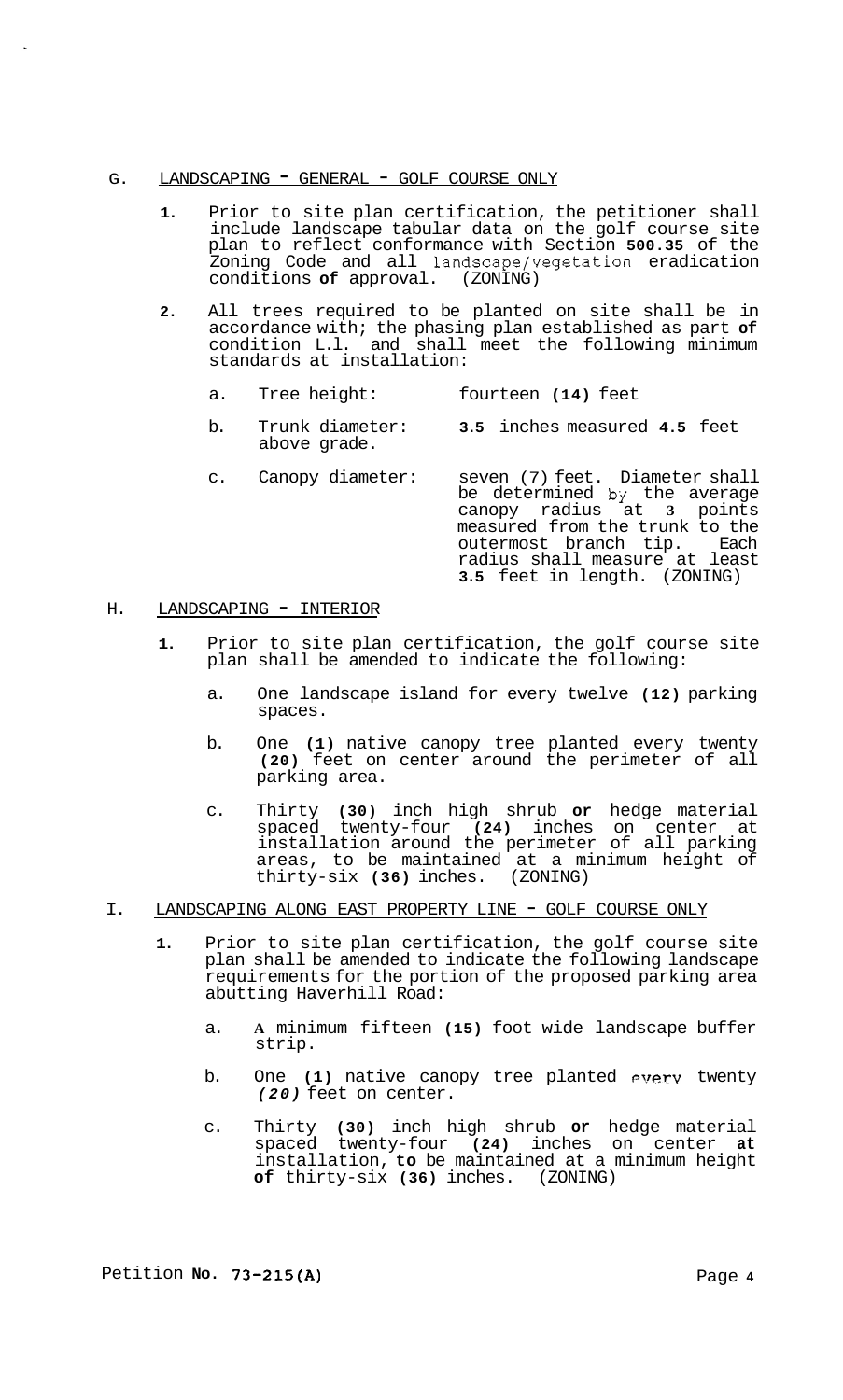#### **J.** LIGHTING - GOLF COURSE ONLY

- 1. All outdoor lighting used to illuminate the premises and identification signs of the golf course parcel shall be of low intensity, shielded and directed down and away from adjacent properties and streets. (CODE ENFORCEMENT)
- 2. Maximum height of all light fixtures shall be twenty-five<br>(25) feet. (BUILDING) (BUILDING)

#### **K.** USE LIMITATION - GOLF COURSE ONLY

- **1.** No outdoor loudspeaker system audible off site of the golf course parcel shall be permitted. (CODE ENFORCEMENT)
- 2. The golf course operation shall be in accordance with the following:
	- a. The driving range shall be totally enclosed with the only entrance to the golf course through the clubhouse, which shall be monitored by a clubhouse attendant during all operational hours.
	- b. An attendant shall be on the premises while any non-resident is on the golf course.
	- C. An attendant shall be on the premises until all non-resident vehicles have left the parking lot and the gate has been secured.
	- d. The driving range shall close no later than 9:00 p.m.
	- e. The golf course shall be closed to non-residents no later than **9:00** p.m. (CODE ENFORCEMENT)

### L. VEGETATION REMOVAL PROGRAM - GOLF COURSE ONLY

- 1. Prior to october 31, 1992, or development review committee submittal, whichever occurs first, the petitioner shall submit a Five Year Prohibited Species Eradication Program and Vegetation Re-establishment Program for the golf course parcel, acceptable to the Zoning Director. The program shall include the following:
	- a. The identification of each phase on a site plan. Each phase is to be completed and inspected by the Zoning Division on or before the 31st day of October of each year, as follows:

| 1. | Phase $1$ , | 1993 |
|----|-------------|------|
| 2. | Phase $2$ , | 1994 |
| 3. | Phase $3$ , | 1995 |
| 4. | Phase $4,$  | 1996 |
| 5. | Phase $5$ , | 1997 |

b. The Vegetation Re-establishment Program will match the phasing delineated on the site plan and the above referenced phasing schedule. At the time of the Pre-Clearing inspection for each phase, a determination shall be made by the Palm Beach County Zoning Director as to existing vegetation to remain and be credited towards the required overall tree count and all plant material that shall be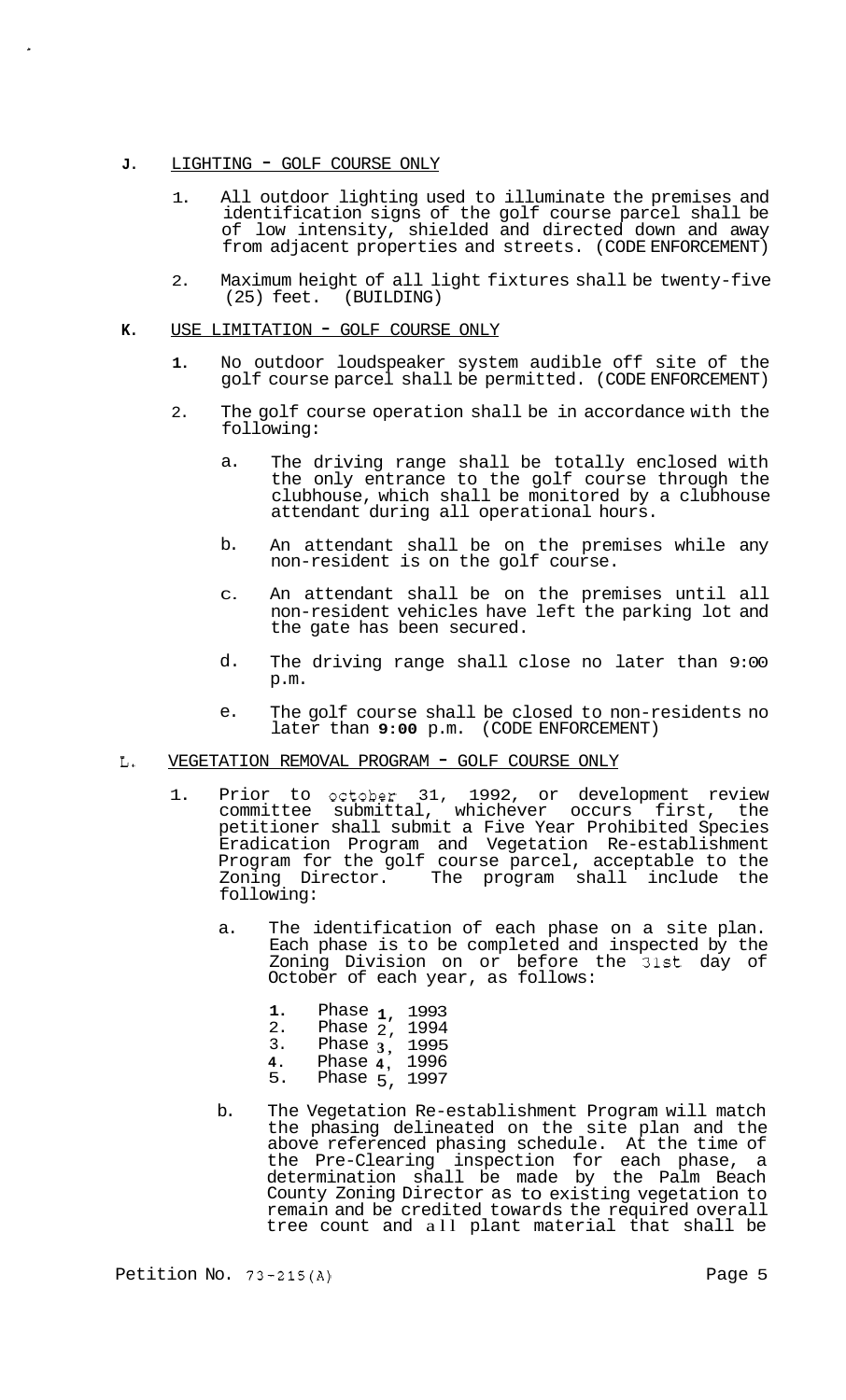eradicated. In conjunction with the eradication in each phase, additional trees shall be planted to meet the minimum tree requirement of one (1) tree per **2,500** square feet per phase per condition G.l. Credit may be given for existing native vegetation towards meeting this requirement, in accordance with Section **500.35** of the Zoning Code.

- c. A description of the protective devices that will be utilized to protect the public and vegetation to remain during the eradication of invasive vegetation and re-establishment of new vegetation program. (MONITORING/ZONING)
- **2.** The australian pines located along the east property line of the subject property may be retained but shall be reduced to a maximum of twelve **(12)** feet in height prior to completion of phase **5 of** the Vegetation Removal Program, per condition L.1.a. (ZONING)

#### M. COMPLIANCE

.

- 1. As provided in Zoning Code Sections **400.2** and **402.6,**  failure to comply with any of these conditions of approval at any time may result in one or more of the following:
	- a. The denial or suspension **of** a building permit or certificate of occupancy and use; the issuance of a stop work order; the denial or suspension of any permit or approval for any developer, owner, contractor, agent, tenant, lessee, or user of the subject property;
	- b. The revocation of any special exception and any zoning which was approved concurrently with the Special Exception as well as any previously granted certifications of concurrency or exemptions therefrom;
	- c. Rezoning of the property;
	- d. The addition or modification of conditions, including a requirement that the development conform with updated standards of development applicable at the time of the finding **of** non- compliance;
	- e. Citation of the property owner for violation of the Zoning Code. (MONITORING)
- **2.** Appeals of any departmental-administrative actions hereunder may be taken to the Palm Beach County Board of Adjustment or as otherwise provided in the Palm Beach County Zoning Code. Appeals **of** any revocation of special exception, rezoning, or other actions based on **a** Board **of**   $\text{Coul},~\text{Coul},~\text{Syl},~\text{Coul},~\text{Soul},~\text{Sball}$  be by petition for writ of certiorari to the Fifteenth Judicial Circuit. (MONITORING)